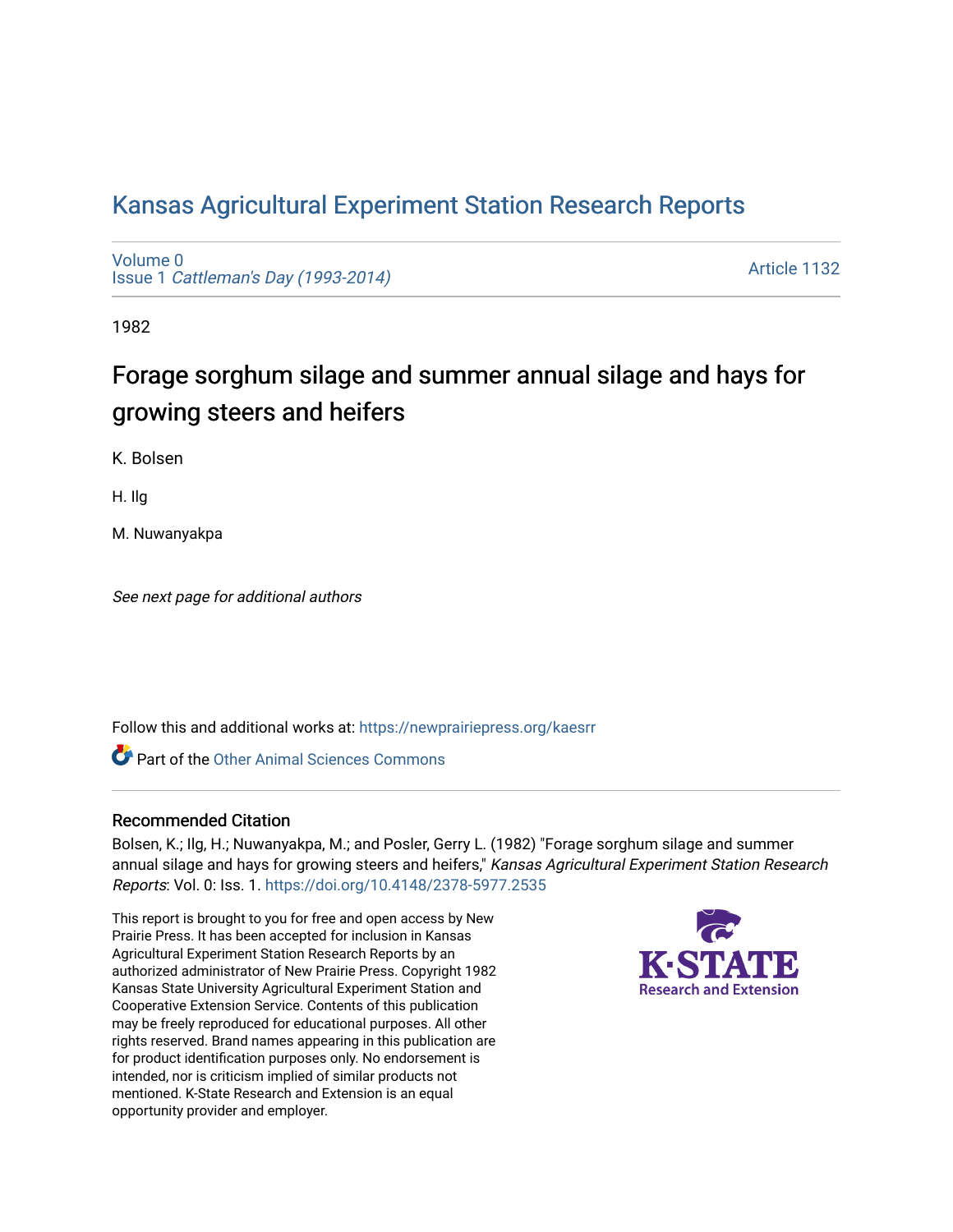## Forage sorghum silage and summer annual silage and hays for growing steers and heifers

## Abstract

Sorghum-Sudan hay and silage and sudangrass hay were compared with forage sorghum silage in an 80-day growing trial involving 60 calves. Calves fed forage sorghum gained 14% faster than those fed sudangrass hay (P<.05). Calves fed either of the two silages consumed less feed (P<.05) but were more efficient (P<.05) than those fed either of the two hays. This and two previous trials indicate that earlyharvested summer annual silages and hays produce similar rates of gain but that silages are used 10 to 20% more efficiently by growing cattle. These forages have 75 to 90% of the relative feeding value of average-quality forage sorghum silage. With crude protein content of 12 to 15%, our summer annuals required little, if any, supplemental protein.

## Keywords

Cattlemen's Day, 1982; Report of progress (Kansas State University. Agricultural Experiment Station); 413; Beef; Sorghum silage; Hay; Steers; Heifers

## Creative Commons License



This work is licensed under a [Creative Commons Attribution 4.0 License](https://creativecommons.org/licenses/by/4.0/).

## Authors

K. Bolsen, H. Ilg, M. Nuwanyakpa, and Gerry L. Posler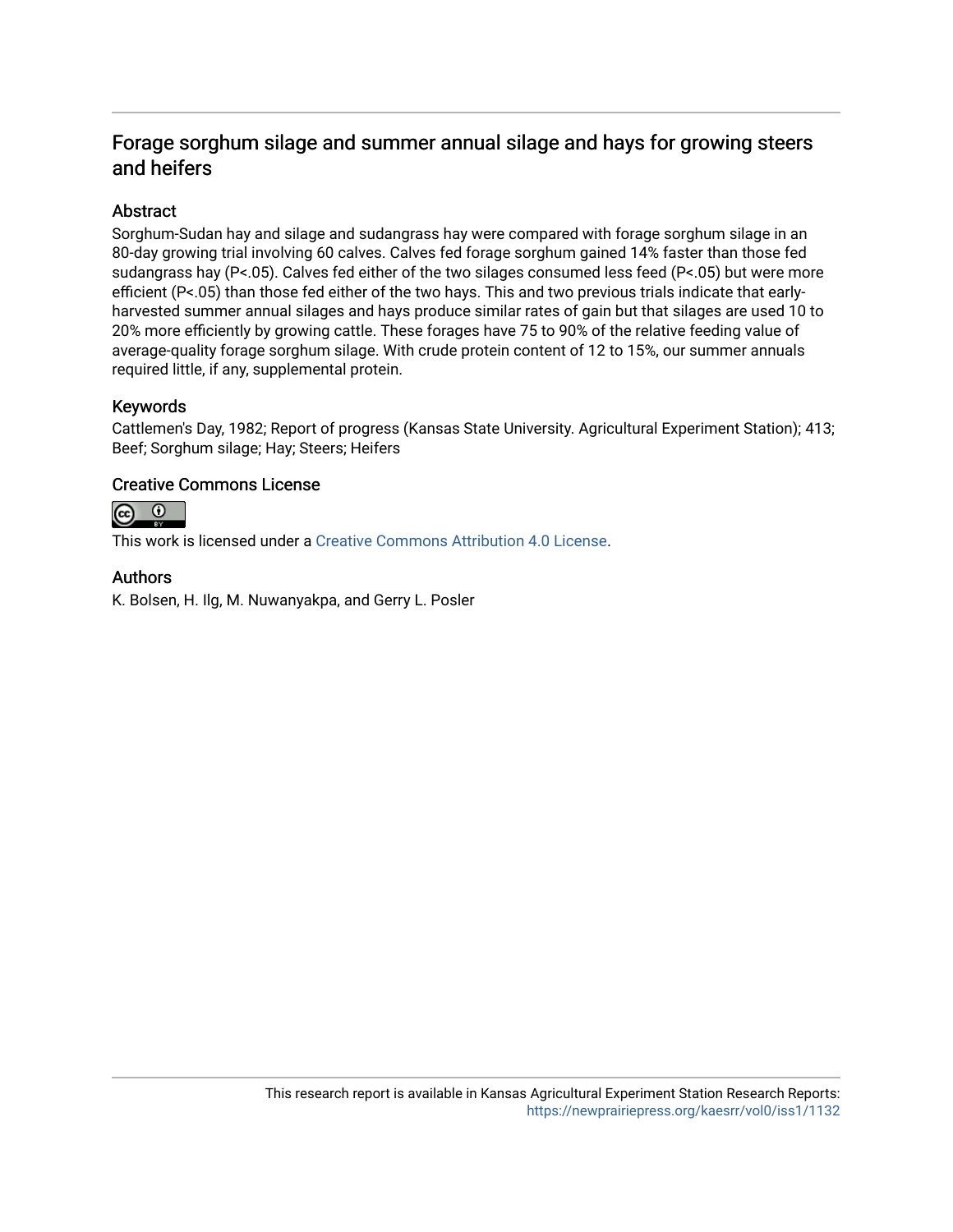

#### Summary

Sorghum-Sudan hay and silage and sudangrass hay were compared with forage sorghum silage in an 80-day growing trial involving 60 calves. Calves fed forage sorghum gained 14% faster than those fed sudangrass hay  $(P<.05)$ . Calves fed either of the two silages consumed less feed  $(P<.05)$  but were more efficient  $(P<.05)$  than those fed either of the two hays.

This and two previous trials indicate that early-harvested summer annual silages and hays produce similar rates of gain but that silages are used 10 to 20% more efficiently by growing cattle. These forages have 75 to 90% of the relative feeding value of average-quality forage sorghum silage. With crude protein content of 12 to 15%, our summer annuals required little, if any, supplemental protein.

#### Introduction

In four previous trials, summer annuals produced high-yielding, high-quality forages when harvested early. (Progress Reports 320, 350, and 377, Kansas Agricultural Expt. Station).

We continued evaluating those forages by comparing an early-harvested summer annual silage and two early-harvested summer annual hays with forage sorghum silage in growing rations.

#### Experimental Procedure

Four forages harvested in the summer and fall, 1980, were compared: 1) forage sorghum (Dekalb FS-25a+) was direct-cut in the soft dough stage at 28 to 30% dry matter and ensiled between October 6 and 9 in a 14 ft x 60 ft concrete stave silo; 2) Sorghum-sudan (Dekalb 7a+) was swathed with a mowerconditioner in a late-vegetative growth (July 10) before heads emerged. Alternate windrows were harvested after a 24-hr wilt and ensiled at 35% DM (range, 29.0 to 44.7%) in a 10 ft x 50 ft concrete stave silo; 3) remaining windrows were turned twice, allowed to field-wilt over a weekend, and baled; and 4) sudangrass (Northrup King Trudan-6) was harvested for hay at the same time and by the same methods as was sorghum-sudan. Both hays were made into 70 to 80 lb bales, stored under cover, and chopped with a tub grinder with a 2-inch screen before being fed.

<sup>1</sup>Department of Agronomy, Kansas State University, Manhattan, KS.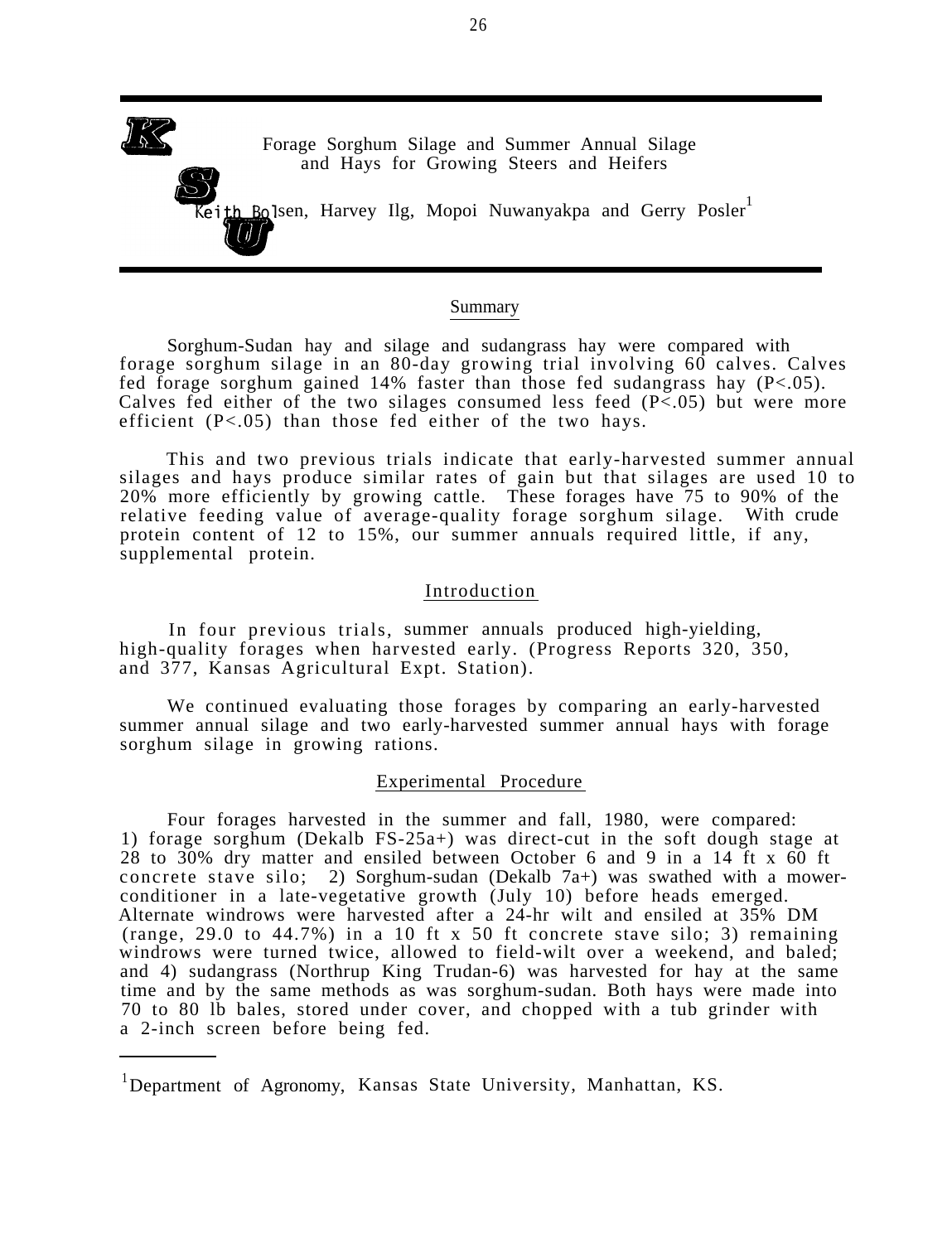For the sorghum-sudan forage treatment, six nylon bag and six plastic container silages were made from wilted material obtained from load 4 (29.0% DM) and load 8 (42.9% DM) (see page 7, this Progress Report).

Each of the four forages was fed to 15 Hereford and Simmental steer and heifer calves (three pens of five calves) during an 80-day growing trial. Silages and hays were full-fed along with 2.0 lb of supplement per calf daily (air-dry basis). Supplements were formulated to bring the rations (dry basis) to 12.0% crude protein (all natural), .45% calcium, and .35% phosphorus and to provide 30,000 IU of vitamin A and 70 mg of aureomycin per calf daily. Rations were fed twice daily, with forage and supplement mixed in the bunk.

All calves were weighed individually, after 16 hr without feed or water, at the start and at the end of the trial. Intermediate weights were taken before the a.m. feeding on days 28 and 56.

Silage aerobic stability (bunk life) was determined as described on page 7 of this Progress Report.

#### Results

Chemical analyses and silage aerobic stabilities are shown in Table 8.1. Silages were well preserved and were relatively high in lactic acid. Crude fiber values were similar for all forages, but the three summer annuals averaged 3.6 percentage units higher crude protein than did the forage sorghum. Both silages were highly stable in air. Forage sorghum silage heated on day 9; sorghum-sudan silage, on day 13.

Table 8.2 shows that calves fed forage sorghum silage outperformed those fed sorghum-sudan silage or hay and calves fed sudangrass hay had the poorest performance. Dry matter consumption averaged 25% higher for the two hays than for the two silages; however, hays were used far less efficiently.